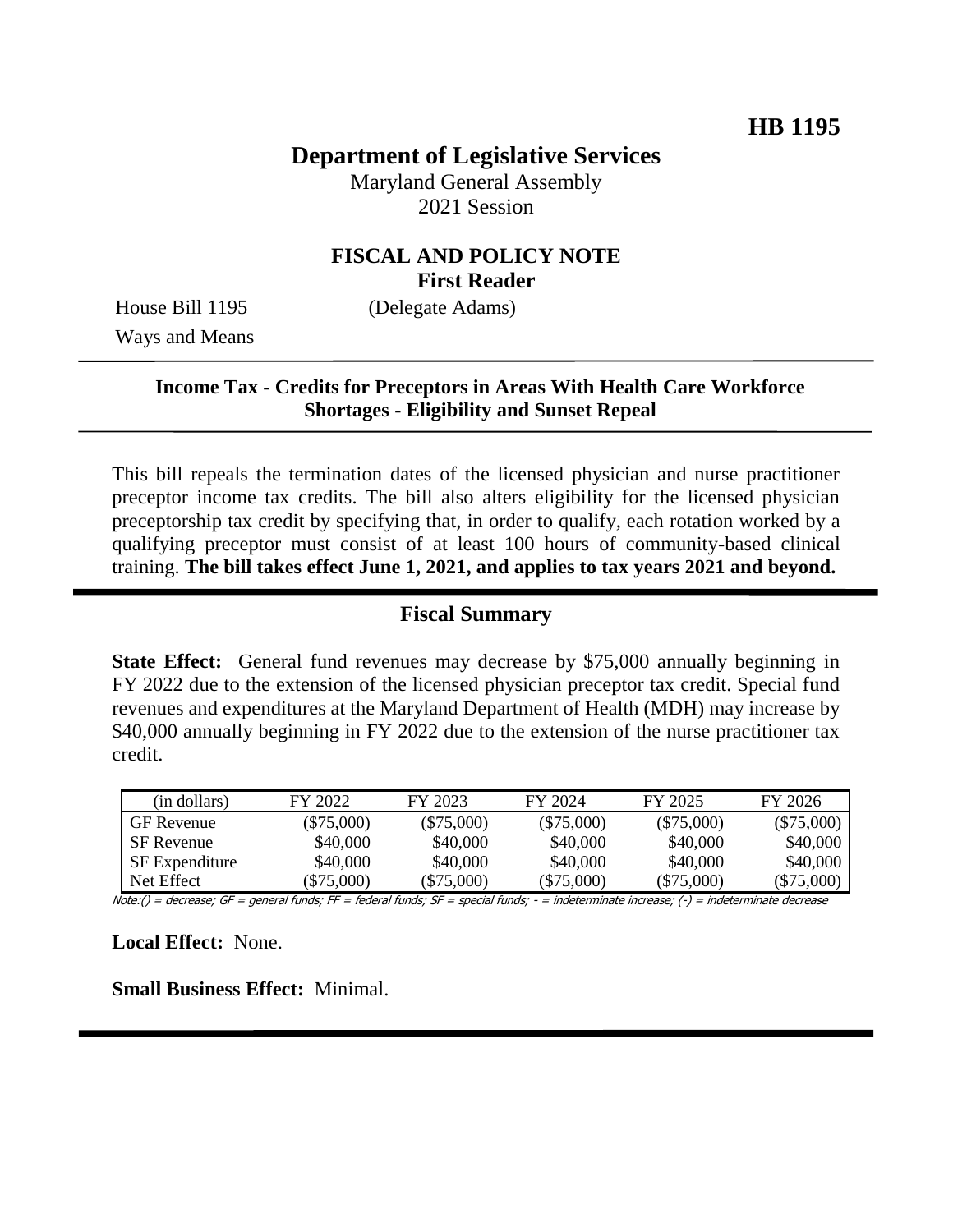# **Analysis**

**Current Law:** Chapters 385 and 386 of 2016 established the physician and nurse practitioner preceptorship tax credits. The nonrefundable income tax credits may be claimed by a licensed physician or nurse practitioner who serves without compensation as a preceptor in an approved preceptorship program. Tax credit applications are approved on a first-come, first-served basis until the maximum limit is reached for each credit. The Acts terminate June 30, 2021.

MDH reports that in tax year 2019 the department approved 34 applications and awarded a total of \$149,000 in tax credits, \$68,000 of which was awarded to licensed physicians and \$81,000 to nurse practitioners.

### *Licensed Physician Preceptorship Tax Credit*

A licensed physician must serve without compensation as a preceptor in a preceptorship program authorized by an accredited medical school in the State and work (1) at least three rotations with each rotation consisting of 160 hours of community-based clinical training and (2) in an area identified as having a health care workforce shortage.

Each year, MDH may issue up to \$100,000 in physician preceptorship credits. If the aggregate amount of tax credit certificates issued in a year is less than \$100,000, the excess amount may be issued in the next taxable year.

In each year, up to \$100,000 in unspent Health Personnel Shortage Incentive Grant (HPSIG) funds may be transferred or reverted to the general fund to offset the costs of the physician preceptorship tax credit.

#### *Nurse Practitioner Preceptorship Tax Credit*

A licensed physician or nurse practitioner must serve without compensation as a preceptor in a preceptorship program approved by the State Board of Nursing and work (1) at least three rotations with each rotation consisting of 100 hours of community-based clinical training and (2) in an area identified as having a health care workforce shortage.

Chapters 385 and 386 established a \$15 fee for the renewal of an advanced practice registered nurse certificate of a nurse practitioner and created a Nurse Practitioner Preceptorship Tax Credit Fund. The fee must be distributed to the fund, which is intended to offset the costs of the nurse practitioner preceptor tax credit. Each year, MDH may issue the lesser of \$100,000 in tax credit certificates or the total amount of money in the fund. If the aggregate amount of tax credit certificates issued in a year is less than \$100,000, the excess amount may be issued in the next taxable year.

HB 1195/ Page 2